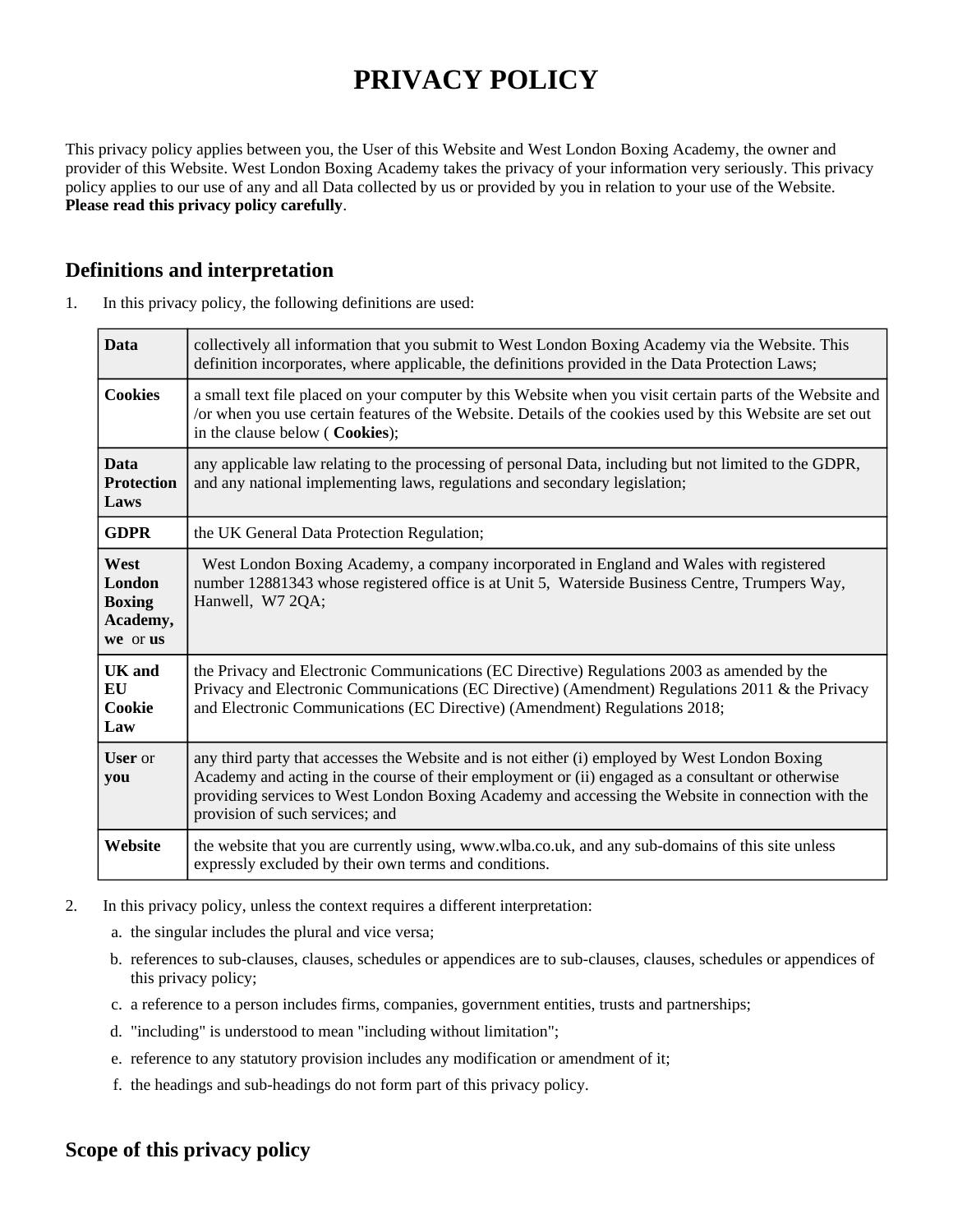- 3. This privacy policy applies only to the actions of West London Boxing Academy and Users with respect to this Website. It does not extend to any websites that can be accessed from this Website including, but not limited to, any links we may provide to social media websites.
- 4. For purposes of the applicable Data Protection Laws, West London Boxing Academy is the "data controller". This means that West London Boxing Academy determines the purposes for which, and the manner in which, your Data is processed.

## **Data collected**

- 5. We may collect the following Data, which includes personal Data, from you:
	- a. name;
	- b. date of birth;
	- c. gender;
	- d. job title;
	- e. profession;
	- f. contact Information such as email addresses and telephone numbers;
	- g. demographic information such as postcode, preferences and interests;

in each case, in accordance with this privacy policy.

#### **How we collect Data**

- 6. We collect Data in the following ways:
	- a. data is given to us by you ; and
	- b. data is collected automatically.

#### **Data that is given to us by you**

- 7. West London Boxing Academy will collect your Data in a number of ways, for example:
	- a. when you contact us through the Website, by telephone, post, e-mail or through any other means;
	- b. when you register with us and set up an account to receive our products/services;
	- c. when you complete surveys that we use for research purposes (although you are not obliged to respond to them);
	- d. when you enter a competition or promotion through a social media channel;
	- e. when you make payments to us, through this Website or otherwise;
	- f. when you elect to receive marketing communications from us;
	- g. when you use our services;

in each case, in accordance with this privacy policy.

## **Data that is collected automatically**

- 8. To the extent that you access the Website, we will collect your Data automatically, for example:
	- a. we automatically collect some information about your visit to the Website. This information helps us to make improvements to Website content and navigation, and includes your IP address, the date, times and frequency with which you access the Website and the way you use and interact with its content.
	- b. we will collect your Data automatically via cookies, in line with the cookie settings on your browser. For more information about cookies, and how we use them on the Website, see the section below, headed "Cookies".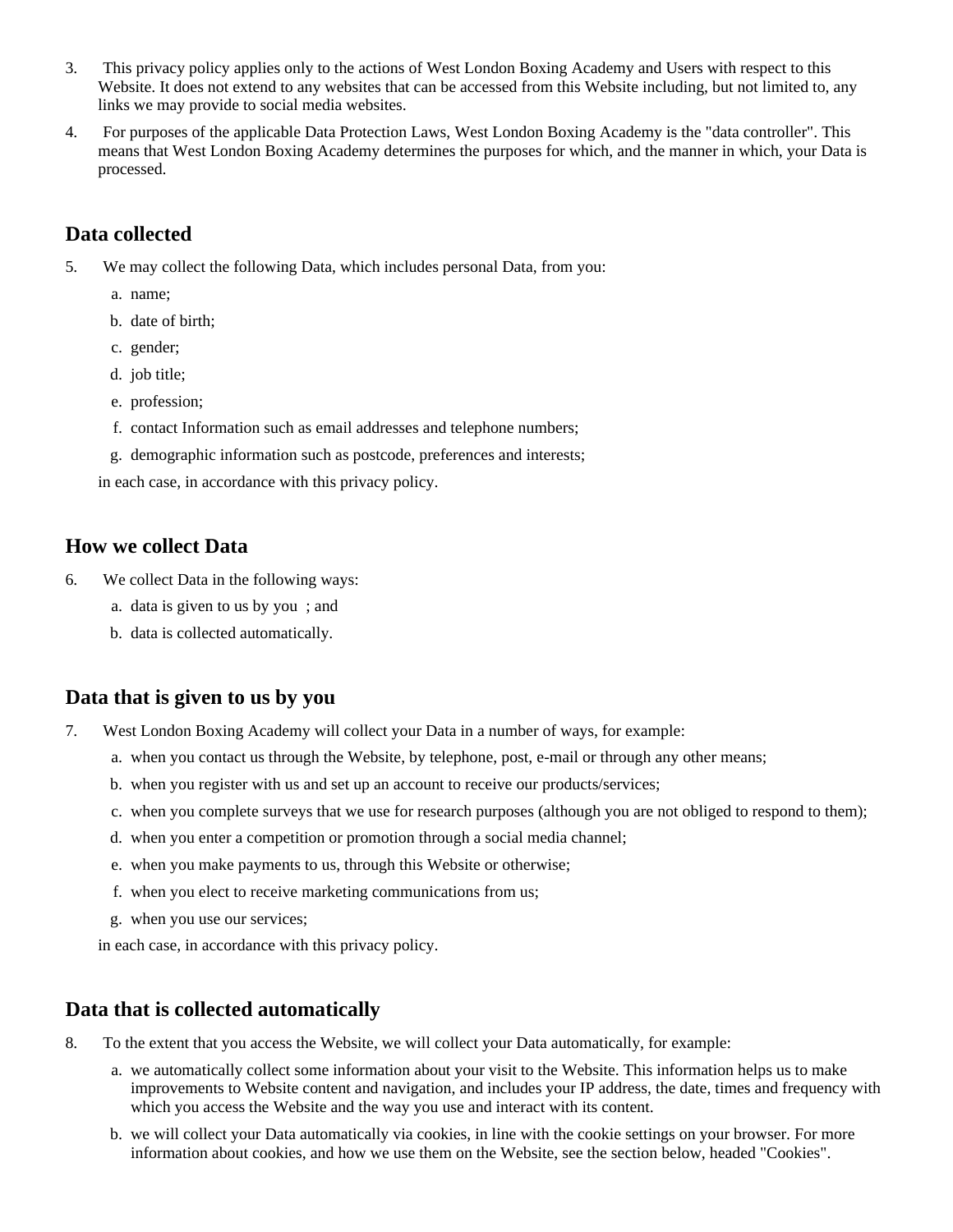# **Our use of Data**

- 9. Any or all of the above Data may be required by us from time to time in order to provide you with the best possible service and experience when using our Website. Specifically, Data may be used by us for the following reasons:
	- a. internal record keeping;
	- b. improvement of our products / services;
	- c. transmission by email of marketing materials that may be of interest to you;

in each case, in accordance with this privacy policy.

- 10. We may use your Data for the above purposes if we deem it necessary to do so for our legitimate interests. If you are not satisfied with this, you have the right to object in certain circumstances (see the section headed "Your rights" below).
- 11. For the delivery of direct marketing to you via e-mail, we'll need your consent, whether via an opt-in or soft-opt-in:
	- a. soft opt-in consent is a specific type of consent which applies when you have previously engaged with us (for example, you contact us to ask us for more details about a particular product/service, and we are marketing similar products/services). Under "soft opt-in" consent, we will take your consent as given unless you opt-out.
	- b. for other types of e-marketing, we are required to obtain your explicit consent; that is, you need to take positive and affirmative action when consenting by, for example, checking a tick box that we'll provide.
	- c. if you are not satisfied about our approach to marketing, you have the right to withdraw consent at any time. To find out how to withdraw your consent, see the section headed "Your rights" below.
- 12. When you register with us and set up an account to receive our services, the legal basis for this processing is the performance of a contract between you and us and/or taking steps, at your request, to enter into such a contract.

#### **Who we share Data with**

- 13. We may share your Data with the following groups of people for the following reasons:
	- a. any of our group companies or affiliates to ensure the proper administration of website and business;
	- b. our employees, agents and/or professional advisors for contact purposes and to obtain advice from professional advisers;

in each case, in accordance with this privacy policy.

## **Keeping Data secure**

- 14. We will use technical and organisational measures to safeguard your Data, for example:
	- a. access to your account is controlled by a password and a user name that is unique to you.
	- b. we store your Data on secure servers.
- 15. Technical and organisational measures include measures to deal with any suspected data breach. If you suspect any misuse or loss or unauthorised access to your Data, please let us know immediately by contacting us via this e-mail address: info@wlba.co.uk.
- 16. If you want detailed information from Get Safe Online on how to protect your information and your computers and devices against fraud, identity theft, viruses and many other online problems, please visit www.getsafeonline.org. Get Safe Online is supported by HM Government and leading businesses.

#### **Data retention**

17. Unless a longer retention period is required or permitted by law, we will only hold your Data on our systems for the period necessary to fulfil the purposes outlined in this privacy policy or until you request that the Data be deleted.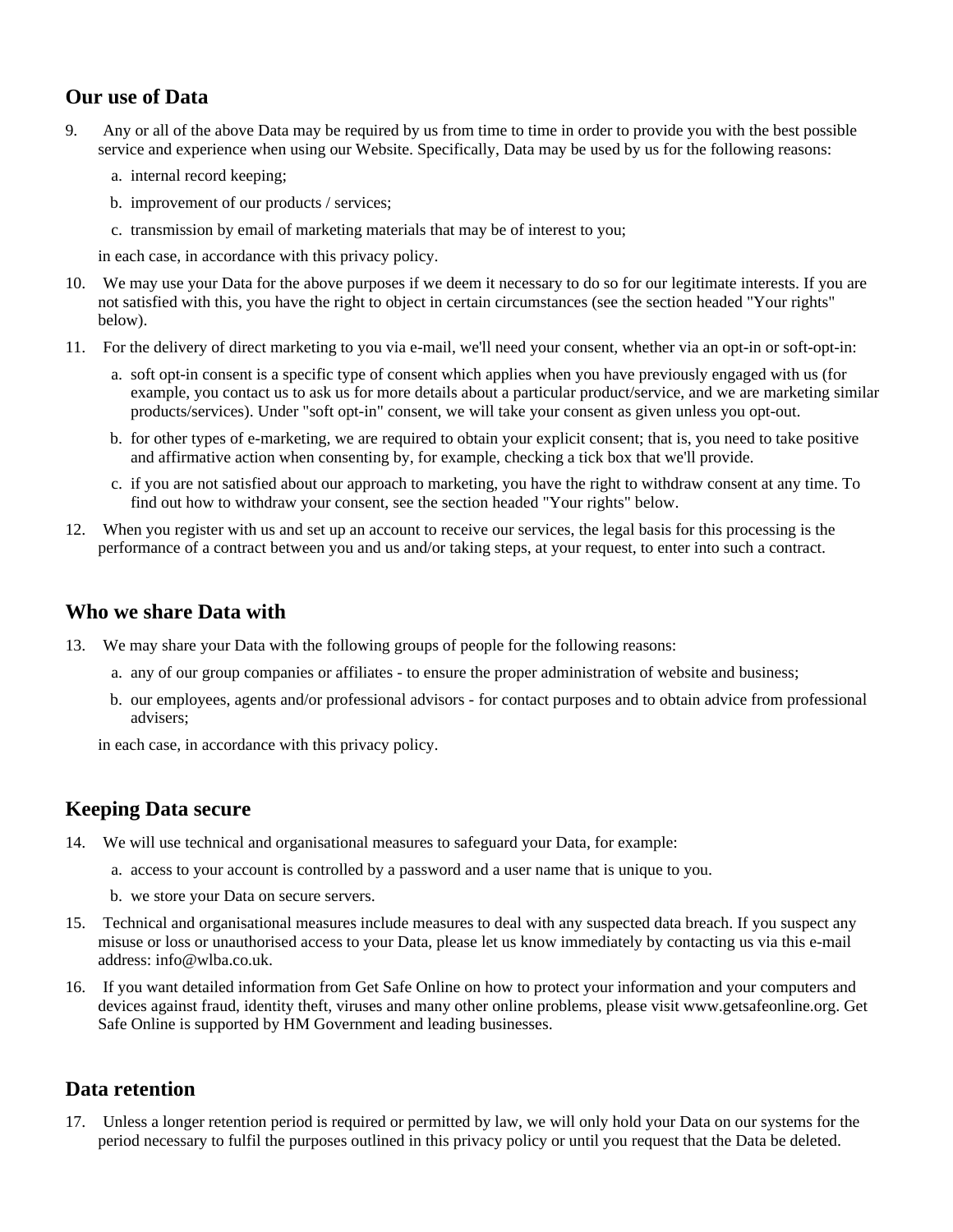18. Even if we delete your Data, it may persist on backup or archival media for legal, tax or regulatory purposes.

# **Your rights**

- 19. You have the following rights in relation to your Data:
	- a. **Right to access** the right to request (i) copies of the information we hold about you at any time, or (ii) that we modify, update or delete such information. If we provide you with access to the information we hold about you, we will not charge you for this, unless your request is "manifestly unfounded or excessive." Where we are legally permitted to do so, we may refuse your request. If we refuse your request, we will tell you the reasons why.
	- b. **Right to correct** the right to have your Data rectified if it is inaccurate or incomplete.
	- c. **Right to erase** the right to request that we delete or remove your Data from our systems.
	- d. **Right to restrict our use of your Data** the right to "block" us from using your Data or limit the way in which we can use it.
	- e. **Right to data portability** the right to request that we move, copy or transfer your Data.
	- f. **Right to object** the right to object to our use of your Data including where we use it for our legitimate interests.
- 20. To make enquiries, exercise any of your rights set out above, or withdraw your consent to the processing of your Data (where consent is our legal basis for processing your Data), please contact us via this e-mail address: info@wlba.co.uk.
- 21. If you are not satisfied with the way a complaint you make in relation to your Data is handled by us, you may be able to refer your complaint to the relevant data protection authority. For the UK, this is the Information Commissioner's Office (ICO). The ICO's contact details can be found on their website at https://ico.org.uk/.
- 22. It is important that the Data we hold about you is accurate and current. Please keep us informed if your Data changes during the period for which we hold it.

#### **Links to other websites**

23. This Website may, from time to time, provide links to other websites. We have no control over such websites and are not responsible for the content of these websites. This privacy policy does not extend to your use of such websites. You are advised to read the privacy policy or statement of other websites prior to using them.

#### **Changes of business ownership and control**

- 24. West London Boxing Academy may, from time to time, expand or reduce our business and this may involve the sale and/or the transfer of control of all or part of West London Boxing Academy. Data provided by Users will, where it is relevant to any part of our business so transferred, be transferred along with that part and the new owner or newly controlling party will, under the terms of this privacy policy, be permitted to use the Data for the purposes for which it was originally supplied to us.
- 25. We may also disclose Data to a prospective purchaser of our business or any part of it.
- 26. In the above instances, we will take steps with the aim of ensuring your privacy is protected.

#### **Cookies**

- 27. This Website may place and access certain Cookies on your computer. West London Boxing Academy uses Cookies to improve your experience of using the Website and to improve our range of products and services. West London Boxing Academy has carefully chosen these Cookies and has taken steps to ensure that your privacy is protected and respected at all times.
- 28. All Cookies used by this Website are used in accordance with current UK and EU Cookie Law.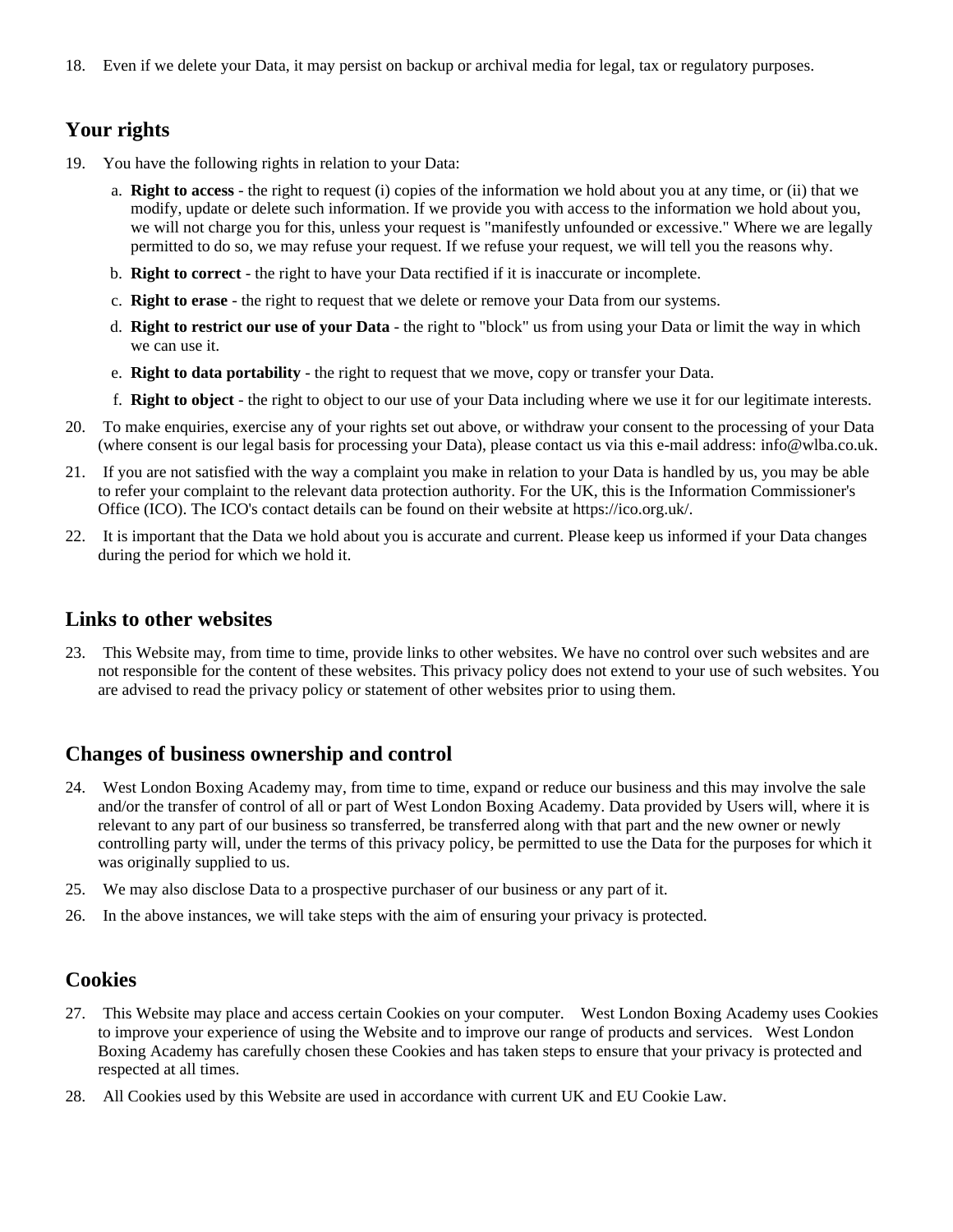- 29. Before the Website places Cookies on your computer, you will be presented with a message bar requesting your consent to set those Cookies. By giving your consent to the placing of Cookies, you are enabling West London Boxing Academy to provide a better experience and service to you. You may, if you wish, deny consent to the placing of Cookies; however certain features of the Website may not function fully or as intended.
- 30. This Website may place the following Cookies:

| <b>Type of Cookie</b>      | <b>Purpose</b>                                                                                                                                                                                                                   |
|----------------------------|----------------------------------------------------------------------------------------------------------------------------------------------------------------------------------------------------------------------------------|
| Strictly necessary cookies | These are cookies that are required for the operation of our website. They<br>  include, for example, cookies that enable you to log into secure areas of our<br>website, use a shopping cart or make use of e-billing services. |

- 31. You can find a list of Cookies that we use in the Cookies Schedule.
- 32. You can choose to enable or disable Cookies in your internet browser. By default, most internet browsers accept Cookies but this can be changed. For further details, please consult the help menu in your internet browser.
- 33. You can choose to delete Cookies at any time; however you may lose any information that enables you to access the Website more quickly and efficiently including, but not limited to, personalisation settings.
- 34. It is recommended that you ensure that your internet browser is up-to-date and that you consult the help and guidance provided by the developer of your internet browser if you are unsure about adjusting your privacy settings.
- 35. For more information generally on cookies, including how to disable them, please refer to aboutcookies.org. You will also find details on how to delete cookies from your computer.

# **General**

- 36. You may not transfer any of your rights under this privacy policy to any other person. We may transfer our rights under this privacy policy where we reasonably believe your rights will not be affected.
- 37. If any court or competent authority finds that any provision of this privacy policy (or part of any provision) is invalid, illegal or unenforceable, that provision or part-provision will, to the extent required, be deemed to be deleted, and the validity and enforceability of the other provisions of this privacy policy will not be affected.
- 38. Unless otherwise agreed, no delay, act or omission by a party in exercising any right or remedy will be deemed a waiver of that, or any other, right or remedy.
- 39. This Agreement will be governed by and interpreted according to the law of England and Wales. All disputes arising under the Agreement will be subject to the exclusive jurisdiction of the English and Welsh courts.

# **Changes to this privacy policy**

40. West London Boxing Academy reserves the right to change this privacy policy as we may deem necessary from time to time or as may be required by law. Any changes will be immediately posted on the Website and you are deemed to have accepted the terms of the privacy policy on your first use of the Website following the alterations.

You may contact West London Boxing Academy by email at info@wlba.co.uk.

# **Attribution**

41. This privacy policy was created using a document from [Rocket Lawyer](https://www.rocketlawyer.com/gb/en/) (https://www.rocketlawyer.com/gb/en). **27 January 2021**